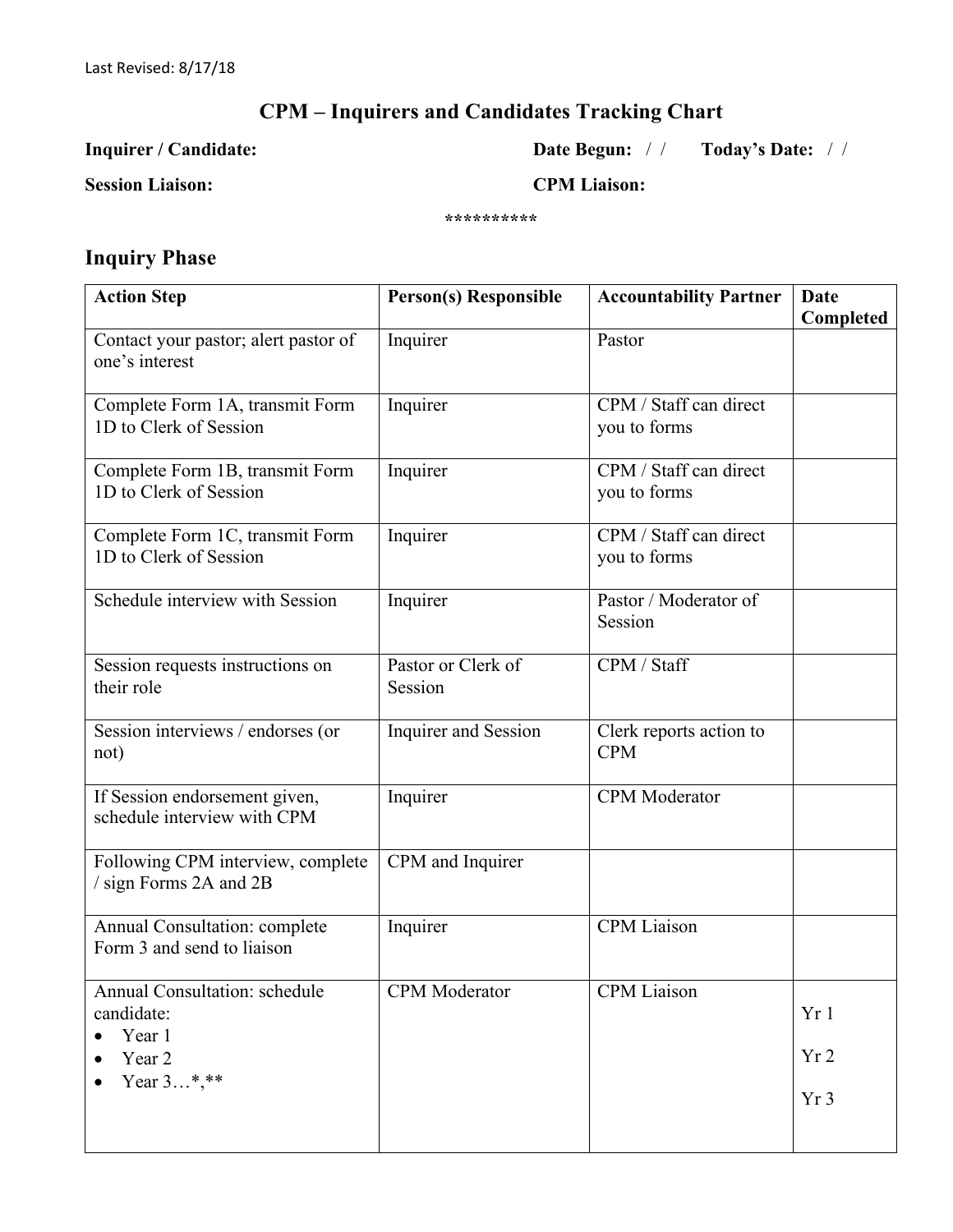| *Annual consultations continue as<br>long as one is an inquirer or<br>candidate.  |                      |                    |  |
|-----------------------------------------------------------------------------------|----------------------|--------------------|--|
| **Complete Form 4, send to<br>Inquirer and Session following each<br>consultation | <b>CPM</b> Moderator | <b>CPM</b> Liaison |  |

#### \*\*\*\*\*\*\*\*\*\*

# **Candidacy Phase**

| <b>Action Step</b>                                                               | <b>Person(s) Responsible</b> | <b>Accountability Partner</b> | <b>Date</b><br>Completed |
|----------------------------------------------------------------------------------|------------------------------|-------------------------------|--------------------------|
| Move to Candidacy: Complete Form<br>5A                                           | Inquirer                     | CPM Liaison                   |                          |
| Move to Candidacy: Complete "Six<br>Statements" Form (PGC only)                  | Inquirer                     | <b>CPM</b> Liaison            |                          |
| Moving to Candidacy: Complete<br>Form 5B                                         | Session                      | Inquirer                      |                          |
| Moving to Candidacy: Complete<br>Form C and D                                    | Inquirer and CPM             |                               |                          |
| Interviewed by presbytery on your<br>sense of call                               | CPM and Inquirer             | <b>Stated Clerk</b>           |                          |
| Annual Consultation: complete<br>Form 4 and send to liaison                      | Candidate                    | <b>CPM</b> Liaison            |                          |
| Annual Consultation: schedule<br>candidate:<br>Year 1                            | <b>CPM</b> Moderator         | <b>CPM</b> Liaison            | Yr1                      |
| Year 2                                                                           |                              |                               | Yr2                      |
| Year 3*,**                                                                       |                              |                               | Yr <sub>3</sub>          |
| *Annual consultations continue as<br>long as one is an inquirer or<br>candidate. |                              |                               |                          |
| **Complete Form 4, send to<br>Candidate and Session                              | <b>CPM</b> Moderator         | <b>CPM</b> Liaison            |                          |
| Schedule and complete<br>psychological evaluation                                | Candidate                    | <b>CPM</b> Liaison            |                          |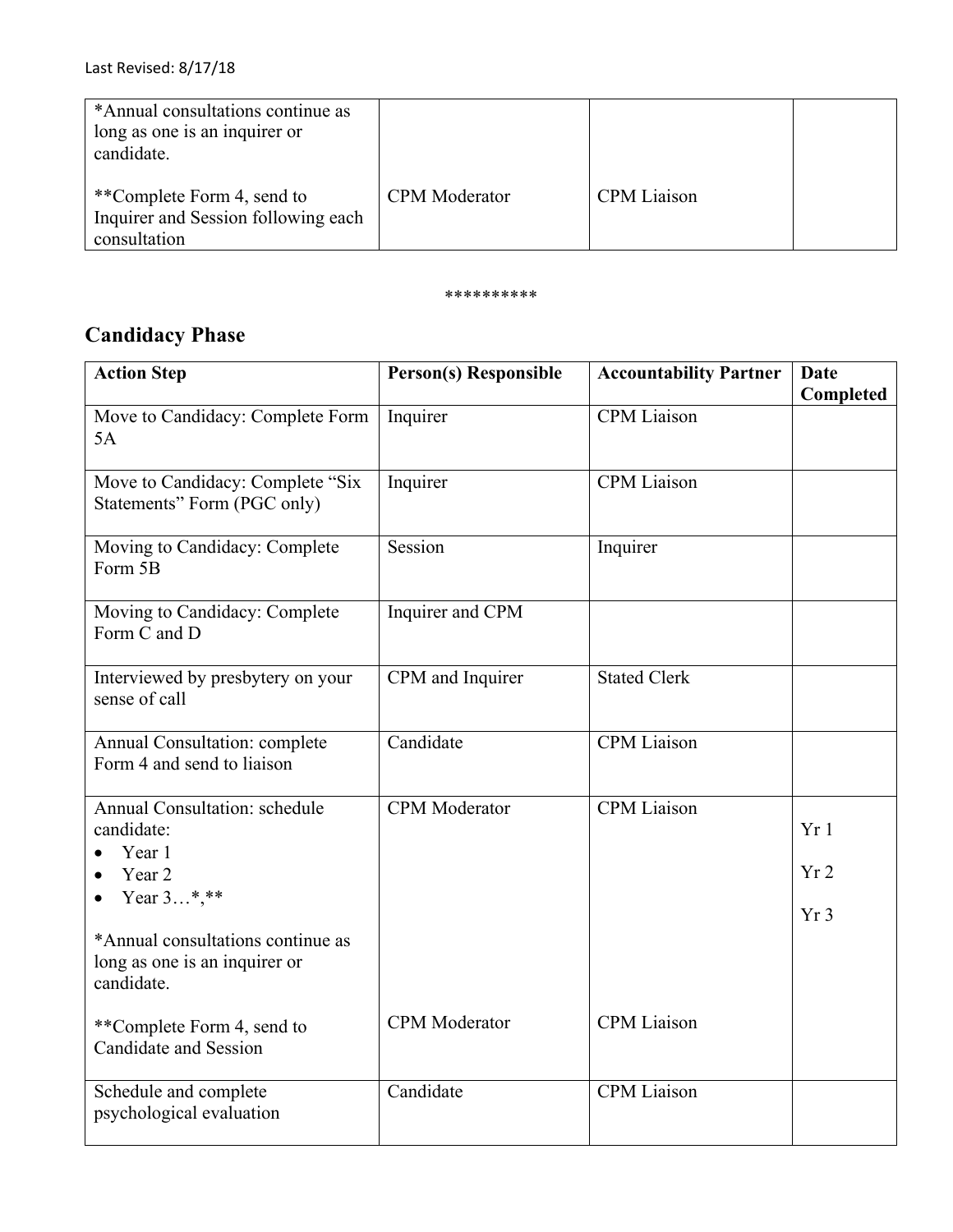| Complete supervised field education                                                                                                                                                                                                                                                                 | Candidate            | Seminary                                                                                        |                |
|-----------------------------------------------------------------------------------------------------------------------------------------------------------------------------------------------------------------------------------------------------------------------------------------------------|----------------------|-------------------------------------------------------------------------------------------------|----------------|
| <b>Complete Clinical Pastoral</b><br>Education (CPE)                                                                                                                                                                                                                                                | Candidate            | Seminary, CPM Liaison                                                                           |                |
| Complete Sexual Misconduct<br>Prevention / Boundaries training                                                                                                                                                                                                                                      | Candidate            | Presbytery staff<br>(currently Carolyn<br>McBurney)                                             |                |
| Seek permission from CPM to take<br>the Bible Content Exam                                                                                                                                                                                                                                          | Candidate            | <b>CPM</b> Liaison                                                                              |                |
| Register for and pass the Bible<br><b>Content Exam</b>                                                                                                                                                                                                                                              | Candidate            | CPM Moderator $-$ c.f.<br>http://oga.pcusa.org/<br>section/mid-council-<br>ministries/prep4min/ |                |
| Authorize candidate to take the<br><b>Bible Content Exam</b>                                                                                                                                                                                                                                        | <b>CPM</b> Moderator | GA Office of Candidate<br>Preparation (currently<br>Tim Cargill)                                |                |
| Seek permission from CPM to take<br>senior ordination exams                                                                                                                                                                                                                                         | Candidate            | CPM Liaison                                                                                     |                |
| Register for and pass the following:<br>1. Exegesis<br>2. Theology<br>3. Polity<br>4. Worship and Sacraments                                                                                                                                                                                        | Candidate            | <b>CPM</b> Liaison                                                                              | 1.<br>2.<br>3. |
| Prepare work for final assessment of<br>one's candidacy:<br>College and seminary transcripts<br>Documentation of having passed<br>all exams<br>Exegesis paper on a particular<br>passage of Scripture<br>Sermon on the same passage<br><b>Statement of Faith</b><br>Personal Information Form (PIF) | Candidate            | <b>CPM</b> Liaison                                                                              |                |